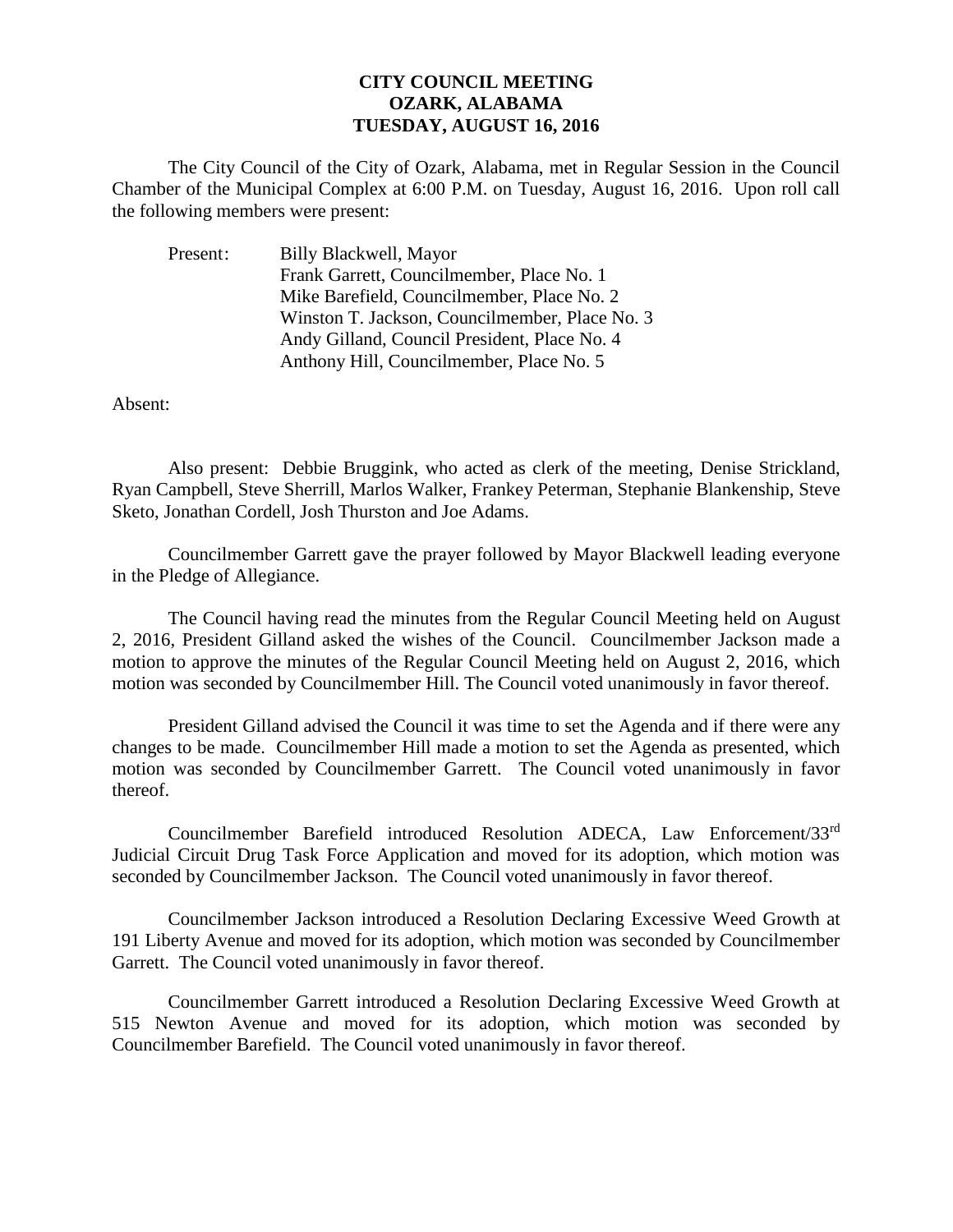Councilmember Hill introduced a Resolution Declaring Excessive Weed Growth at 171 Young Avenue and moved for its adoption, which motion was seconded by Councilmember Garrett. The Council voted unanimously in favor thereof.

Councilmember Jackson introduced a Resolution Declaring Excessive Weed Growth at 166 Deerpath Road and moved for its adoption, which motion was seconded by Councilmember Hill. The Council voted unanimously in favor thereof.

Councilmember Garrett introduced a Resolution Declaring Excessive Weed Growth at 226 John D. Seifert Road and moved for its adoption, which motion was seconded by Councilmember Barefield. The Council voted unanimously in favor thereof.

Councilmember Barefield introduced a Resolution Confirming the Cost of a Weed Lien at 196 Miranda Street in the amount of \$310 and moved for its adoption, which motion was seconded by Councilmember Hill. The Council voted unanimously in favor thereof.

Councilmember Hill introduced a Resolution Confirming the Cost of a Weed Lien at 138 Redbud Court in the amount of \$275 and moved for its adoption, which motion was seconded by Councilmember Jackson. The Council voted unanimously in favor thereof.

Councilmember Garrett introduced a Resolution Declaring Surplus Property and moved for its adoption, which motion was seconded by Councilmember Jackson. The Council voted unanimously in favor thereof.

Councilmember Barefield made a motion to suspend the rules, which motion was seconded by Councilmember Garrett. The Council voted unanimously in favor thereof. Councilmember Barefield then introduced an Ordinance to Adopt Title 12, Section 14, Code of Alabama, 1975 as amended, regarding the operations of the Deferred Prosecution Program of the Ozark Municipal Court and moved for its adoption, which motion was seconded by Councilmember Jackson. The Council voted unanimously in favor thereof.

Councilmember Jackson, upon the recommendation from the Planning Commission, made a motion to rezone property located at 1843 Andrews Avenue from B-3 to R-5, which motion was seconded by Councilmember Hill. The Council voted unanimously in favor thereof.

Councilmember Barefield made a motion to award the 2016 Street Striping Project 2016-01 to Ozark Striping in the amount of \$65,676, which motion was seconded by Councilmember Garrett. The Council voted unanimously in favor thereof.

Councilmember Garrett made a motion to set a Special Council Meeting to Canvass the Votes on August 30, 2016 at 12:00 Noon, which motion was seconded by Councilmember Jackson. The Council voted unanimously in favor thereof.